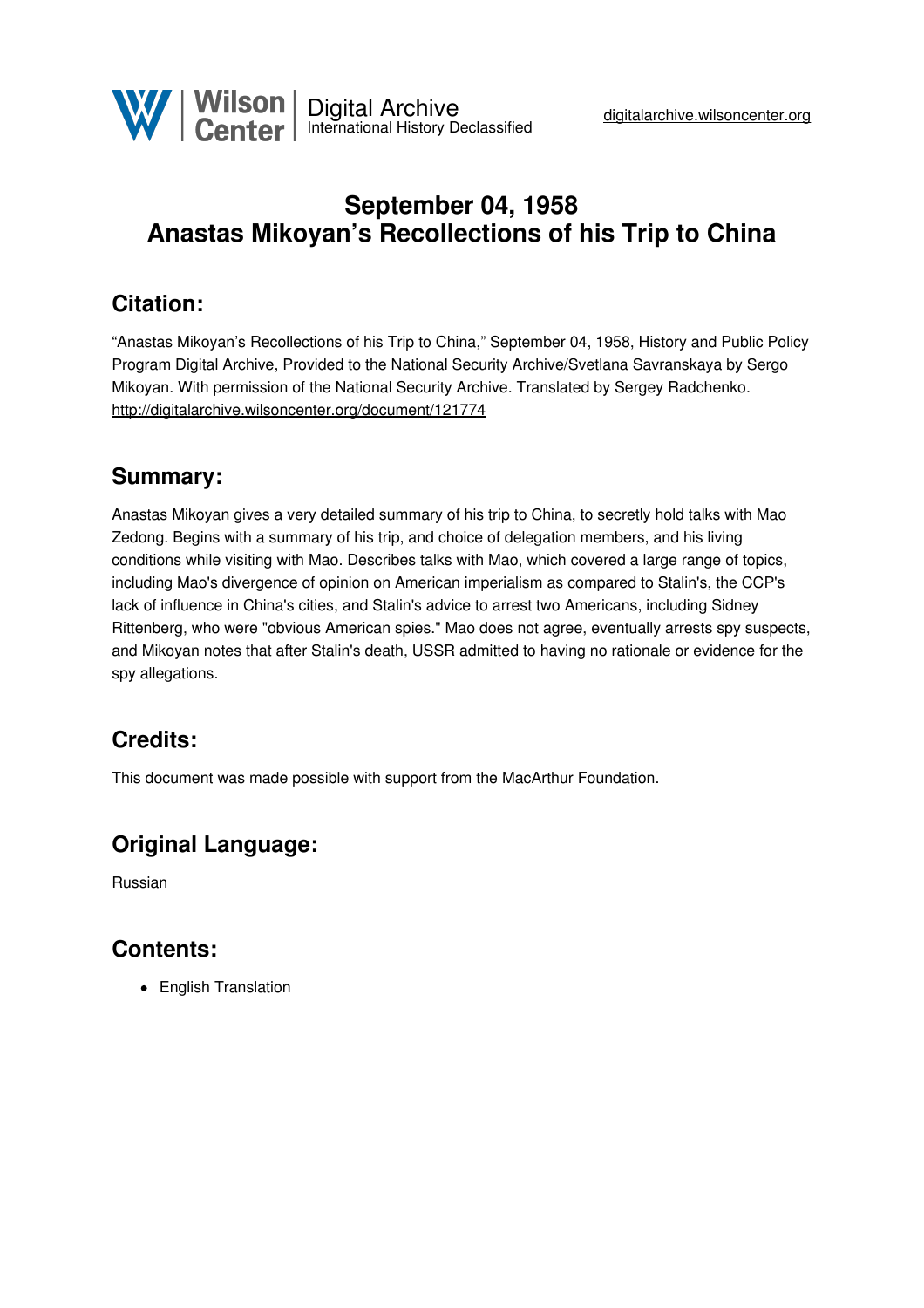Version 1

Draft.

(Dictated on 4 September 1958)

At the end of 1948 there was an exchange of opinions with Mao Zedong about his visit to Moscow. Such a visit was appropriate, and there was readiness to receive him to discuss questions regarding the Chinese revolution and Sino-Soviet issues.

At the time military operations of the Chinese Communists were developing at a fast pace and in the favorable direction; decisive battles were being fought in northern China, and it was clear that a revolutionary government would be formed in the liberated territory. Therefore, at a meeting of the CC [Central Committee] Politburo, when the question of replying to Mao Zedong concerning the timing of his visit was being discussed, Stalin expressed the consideration that it was probably inappropriate to have Mao Zedong visit now, when he is in the role of a party leader [because] he, probably, would need to come incognito. This would pull him away from leading events on the ground at a decisive moment. It would be more appropriate to postpone his visit by a few months, i.e. until the moment when the Chinese revolutionary government is formed, in which case he would be able to come as the head of the Chinese revolutionary government. But so as not to postpone the discussion of current questions of interest to the Chinese comrades, it was deemed appropriate to send one of the Politburo members to China for discussion of necessary questions with Mao Zedong and the leaders of the Chinese Communist Party.

At this meeting on January 14, 1949 Stalin dictated a draft telegram to Mao Zedong (attached), where he expressed the motives for the appropriateness of the delay of his visit to Moscow until a government is formed in China, where it was said that the CC VKP(b) [All-Russia Communist Party (Bolsheviks)] was ready to send a responsible member of the Politburo to discuss questions.

After some time we received the agreement of Mao Zedong to this proposal. Stalin proposed that I go to China, to which I, of course, gave my agreement.

In order to have minimal difficulties during the talks in China and be better prepared I jotted down a list of possible questions, which the Chinese could raise before us, thought about possible answers on my part and asked Stalin, not at the meeting, but one-on-one, to hear me out as to what questions could be raised by the Chinese, and how I plan to answer them, and whether it would be correct, and how to do it better. I motivated it by the fact that it would be difficult to continuously ask for Moscow's instructions every time the Chinese raise a question before us during the talks. It would be good, for those questions that can be foreseen, to have a position ahead of time, whereas the unforeseen and other questions can be agreed upon through the cypher communications, and resolved in the course of the discussions.

Stalin agreed and we discussed with him for more than an hour these 17 questions, which were jotted down by me. This list of questions survived (attached).

The Chinese, of course, gave their agreement to my visit and pointed out the place of possible landing of the Soviet plane (former Japanese aerodrome, captured by the Communists near Shijiazhuang).

It was agreed that no one should know about my trip to China. I left on January 26, 1949 from Moscow on the Si-47 plane.

Stalin was personally interested in who would be my interpreter. He was afraid lest this be a politically unreliable person. Therefore he entrusted [Georgii] Malenkov to find a reliable Chinese interpreter through the CC apparatus. CC offered the candidacy of [E.] Kovalev who was a worker in the CC apparatus [responsible] for China. I asked him to come over so as to talk to him and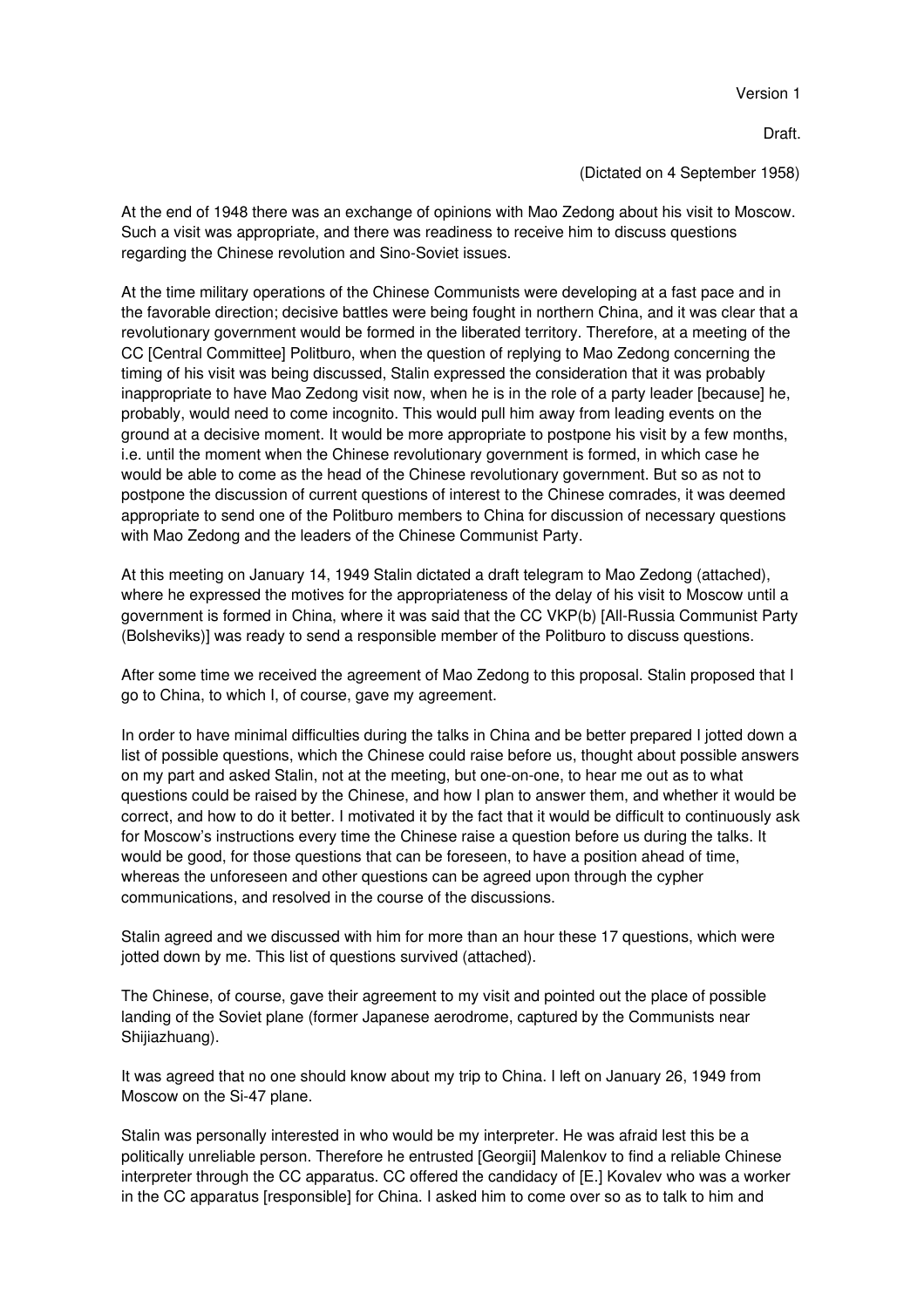receive his agreement to the trip to China. He began to refuse. First, he said that he does not speak Chinese fluently and proposed that instead of him I take c. [Nikolai] Fedorenko, who used to work in the USSR Embassy in China. I did not know c. Fedorenko at the time, whereas Malenkov gave a good recommendation for Kovalev and I decided to insist on the trip of Kovalev instead of replacing him with Fedorenko, otherwise Stalin could incorrectly judge this and treat it with suspicion. I started to ask what other motives Kovalev had for refusing the trip, other than his knowledge of Chinese. I thought that he was objecting out of modesty – probably he knew the language. Then he started to cite some kind of family circumstances, that he wanted to get married or something like that. I said that this cannot be ruled out, that we are going on a trip of no longer than one week, and he'll have the time to do that. Then he started saying that he cannot fly in an airplane. I began to shame him, a young worker of the CC: how can a young party member keep his face when refusing this matter, [when] an older comrade is planning to fly and is not afraid. After considerable pressure he, at last, was forced to agree and was marked down to come along with me.

Then Stalin proposed to take along the former Minister of Railways [Ivan] Kovalev who was at some point removed from that position for some household omissions (it seems, the building of a dacha). Stalin proposed then to judge him in the court of honor but it was later cancelled. Stalin asked to take him along so that he learns something, and later send him to China as our representative with the Chinese CC.

Kovalev was poorly prepared politically, and did not have the appropriate experience and preparedness, but he was a good man. This is how it was done.

In China there were two doctors at the time, attached to Mao Zedong – workers of the Soviet army. They treated Mao Zedong and his wife and maintained the liaison. They had a small radio, through which they maintained liaison with Khabarovsk. One of these doctors, the Communist Terebin [Andrei Orlov], who had the main role, later died in an air crash while returning from a vacation in Sochi.

The other doctor was Mel'nikov, who was not a party member, and did not have great significance. They had a cypher. They could encode and decode [messages], and we had to use that.

On the way we spent the night in Chita, where we arrived at 6 in the evening. The secretary of the Oblast Committee Golubov greeted us. At 1am we flew onward.

Stalin proposed a pilot for this responsible trip, a talented civilian pilot, now major general Grachev. The Siberian route was then poorly equipped. Grachev was an experienced, talented pilot and delivered us in Khabarovsk all and well. We were greeted by [Rodion] Malinovsky, the head of the [military] district, and by others.

I was travelling under the banner of a trip for fishery-related affairs in the Kurile Islands and Kamchatka, formally. This is what I told Malinovsky and the others. So they knew that from the port I took the direction of Port Arthur. I did not tell them but they guessed about [the real purpose of] my trip.

It was agreed that in Port Arthur no one must know about my trip except for the commander of the aviation corpus because Belov was instructed not to inform.

When we arrived in Port Arthur, we were put up at a former Japanese dacha. We had to wait for 24 hours, while communications were being established.

At the time we were supposed to fly across the Zhili bay in the vicinity of the city of Sh…… [sic], which is to the Southeast of Beijing (400-500 km). The Soviet fighter planes accompanied our plane until the territory of Eastern China. At the time there was an American naval airbase in Qingdao, with radar, which we were to fly by at [the distance of] 100 km. Therefore, there was a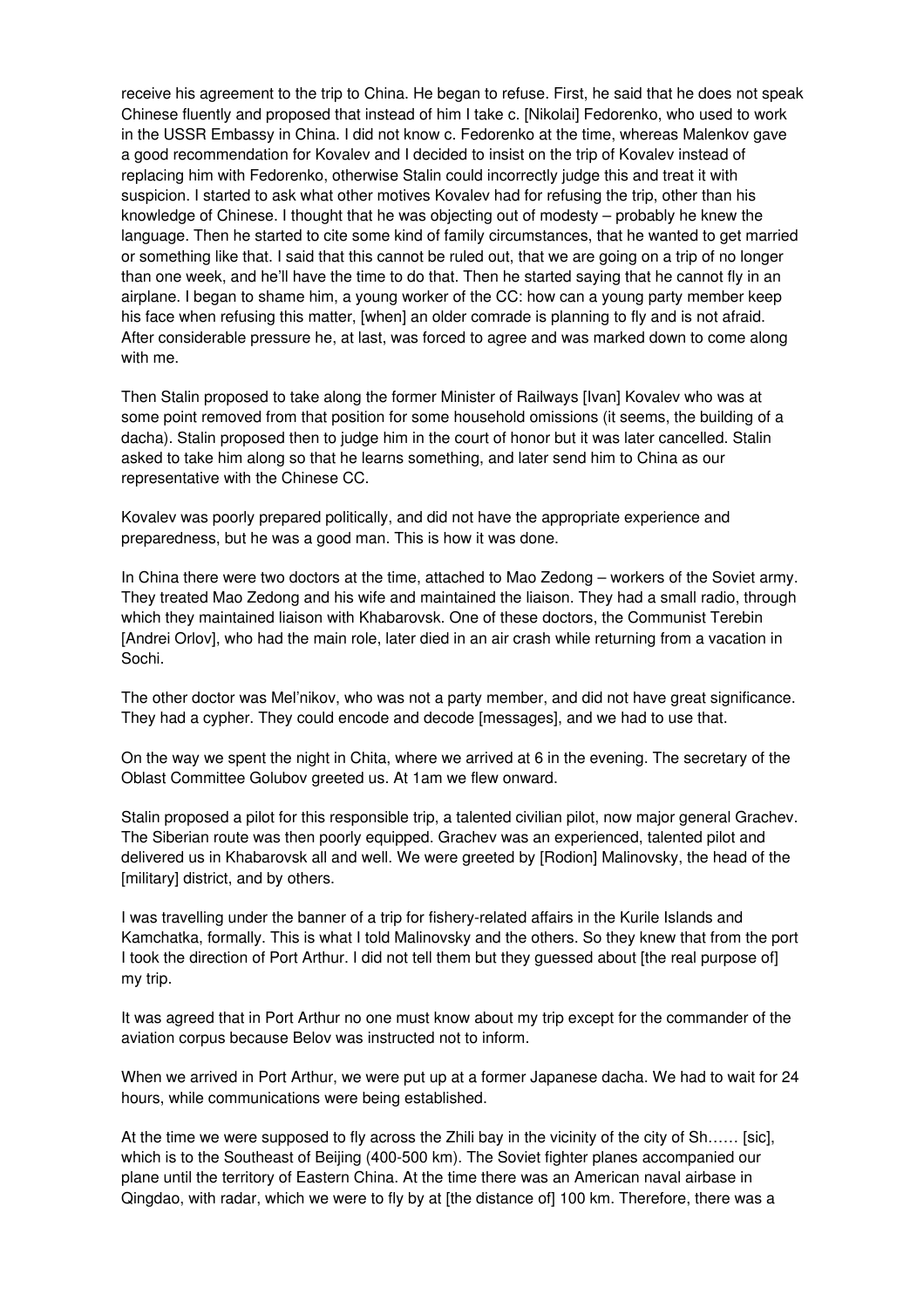danger that they could intercept and down us. Moreover, at the time Taiyuqin [sic; ed. note perhaps Taiyuan] was encircled (so to speak), the Americans were providing the besieged with help and American planes flew to this region across the liberated Chinese territory.

Therefore we hedge-hopped so as to avoid the orbit of the locator rays, so that the Americans do not capture a Soviet plane over Chinese territory. It was agreed that there would be a fire burning on the aerodrome. We searched briefly, waited, then, finally, fire was lit, and Grachev landed very successfully. There were Chinese guerillas on the aerodrome. The aerodrome was not operational but the landing strip was in order. We were met on the aerodrome by the doctors, Zhu De, Ren Bishi, Shi Zhe. The plane was immediately dispatched to the region of Dalian, as it was feared that the Americans would bomb the plane on the aerodrome. We agreed that when it was necessary the plane would fly to the same place.

From there, in a trophy Willys [Jeep], captured by the Communists from the *chiangkaishekists*, we proceeded to the main headquarter of the party CC and the revolutionary committee – Xinxibo [sic, should be Xibaipo]. This was about 160-170 km from the airport, in a mountain canyon. Approximately half the road the landscape was more or less flat, very dusty. They said that it had not rained for about two months, it was dry. It was not cold, a bright winter sun was shining. They said that it was the Chinese New Year, which will last for 5-6 days, and the Chinese had the custom of paying visits from village to village. Especially all the married girls visit their parents on this day. A large crowd of bypassers was lightly dressed. Clothes made from white calico, pants and shirt. The majority – barefooted. There was a lot of dust, so many had their mouths and noses protected by gauze masks. Many carried children in their arms. Very rarely we came across coaches with a horse or one buffalo. This was a rare exception. I was struck by the fact that there were family cemeteries everywhere with coniferous, evergreen trees planted over. And this is when China is lacking land. The lack of common cemeteries and the existence of family cemeteries does damage to the peasantry. This is a fact that strikes.

In one of the towns near to Xinxibo [sic, Xibaipo], which we passed, I was struck by another fact. At the point of entry of the town, there are 7-8 lavatories on either side of the gates, made from baked brick, which belong to private owners. The profit is that the owners use the feces from these lavatories to fertilize fields. The more the fertilizers the better the harvest. So in pursuit of fertilizers they built a lot of lavatories, more than needed, and this is striking. On the market they were selling some kinds of nut, winter varieties of pear, some sweets from nuts and peanuts. Nothing more. The poverty was great, and there were a lot of people.

On the way we stopped for a break. Com. Zhu De treated us. We prepared tea in an ordinary tin teapot. We drank tea and ate the local winter varieties of pear, very juicy. With tea we were served Chinese-made candy instead of sugar. The Chinese drink tea without sugar, and the candy were carried especially for us. We were served black tea, and not green, which the Chinese usually drink.

In the afternoon we arrived at our destination, [and] I was taken to a peasant house where Mao Zedong lived. Houses had flat roofs, with about two rooms, with a yard, which was surrounded by a tall fence in the oriental style. [Mao's] house was made of clay, the yard was small, 1-2 trees had been planted, so one could walk about. This is where Mao Zedong met us.

He worked in one room, which was something like his office, where members of the Politburo gathered. This is where we had our first meeting. Windows had no glass. There was oiled paper, and the whole village was like that. Therefore the rooms were lit badly. Instead of the door there was a curtain, a kind of a quilted blanket, which had to be raised in order to enter. It left many gaps, therefore such a curtain does not protect from cold that much. His rooms were unheated. He went about in a half-length coat (sheep skin on the inside, cloth on the outside), also warm trousers.

I had to sit and talk with a coat over my shoulders – it was that cold.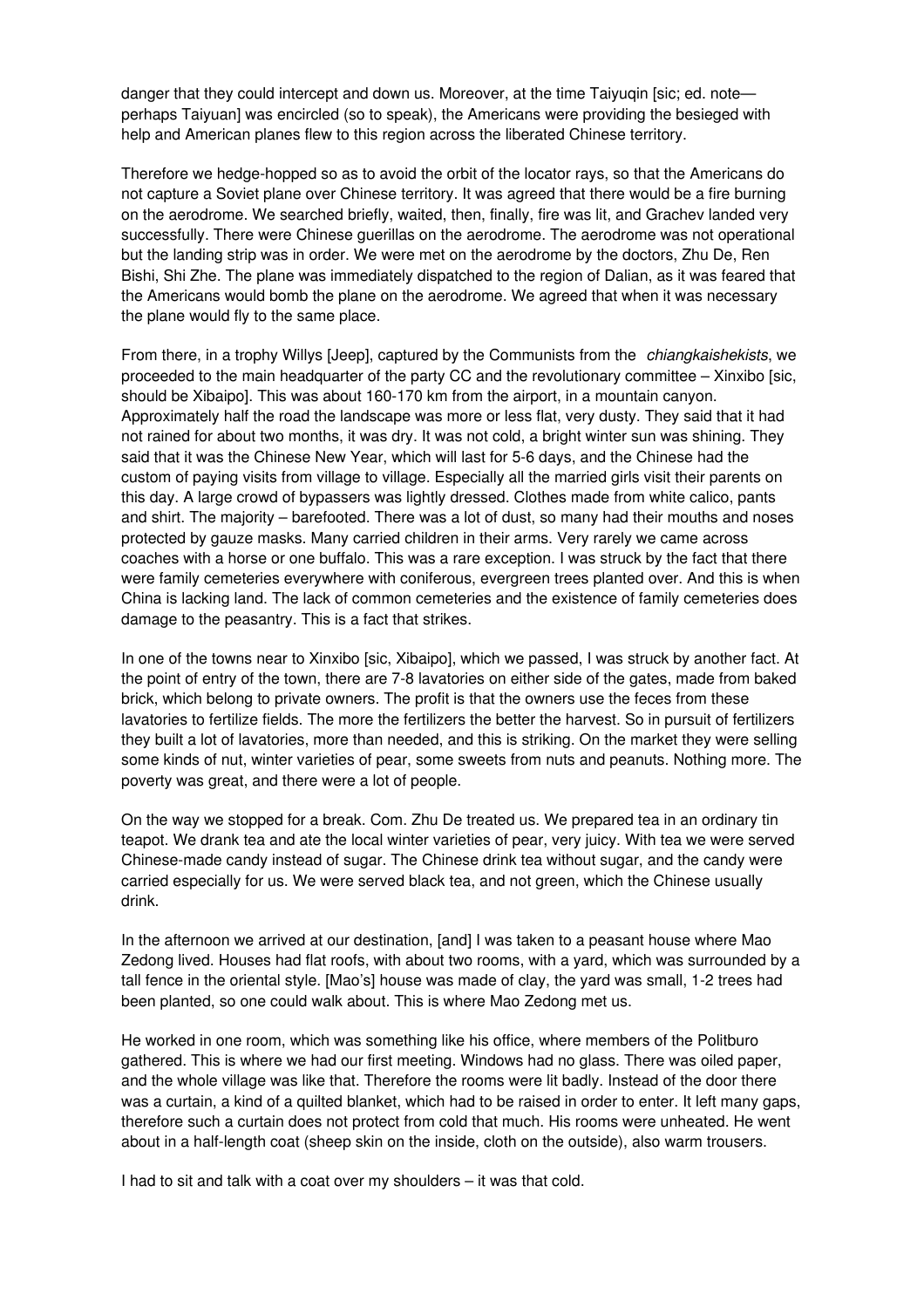The adjacent room had Mao Zedong's family – wife and daughter, whom we saw and became acquainted with in the evening, when [we?] were invited to a supper together with the members of the Politburo.

A different house was reserved for us – two rooms. I was in one room, c. Kovalev was in the other one. Then, the main work was to put together telegrams and cyphers. These houses are like Korean fanzas. The heating is under the floor. In addition, they added pig iron stoves inside the rooms, so that we don't feel cold due to not being accustomed. It was comfy, good, warm. I stayed there for 9 days. I had a plan to finish matters in 7 days and to leave but when the time for departure came, Mao Zedong started to ask that I stay for another 2-3 days, so that we have more conversations, although in essence everything was finished and one could sense it, but in view of Mao Zedong's insistence I informed Moscow and received agreement to stay for another two days, as Mao Zedong requested.

I was struck by one circumstance in the conditions of work and livelihood of the leading comrades of the Chinese Communist Party.

In Moscow we suffered from Stalin's habits. He went to bed at 4-5 o'clock in the morning. During the summer he got up a bit earlier, 12-2 in the afternoon, in the middle of the day, but usually – at 6 or 7 in the evening. But as our [government] agencies work normally, and as Stalin invited us every day to join him for supper at night, and we had to be at work at least by 11-12am, so it was a big burden.

One can go without enough sleep for 1-2 days but it's impossible systematically. We suffered a lot, because one could not fail to come to work. On the other hand, one could not fail to come to Stalin, or to leave early. We had an inescapable, difficult situation. I never supposed that the Chinese comrades are in the same situation here, in the mountains. But it turned out that Mao Zedong stays up until 4-5 in the morning, gets up at 2-3 in the afternoon. Therefore he said that the conversations will take place daily starting from 4 in the afternoon, and in the morning the talks will be conducted by Zhou Enlai, Zhu De, and others, on various questions.

I finished conversations with Mao usually at night, at 12-1 o'clock at night, I had the most regular living pattern [rezhim], which one could never attain in Moscow. I got up at 8-9 in the morning, often walked about in the mountains. Our village was in a mountain canyon. There were about 10 minor villages within the radius of half-a-kilometer.

One of the meeting was scheduled for ten in the morning. I waited for Zhou Enlai for about half an hour, did not know what the problem was. After arrival he immediately began to apologize: he was late because he only finished his conversation with Mao Zedong at 5 in the morning and did not get enough sleep, he just barely got up. I asked him – is this the first time or is it a common phenomenon? He said that this is how it usually was. I understood the situation of Zhou Enlai, Zhu De, and others, and thought how difficult it was for them to handle this pattern [rezhim].

Members of the Politburo Zhou Enlai, Liu Shaoqi, Zhu De (Taibi /?/) [sic], [and] Ren Bishi were present at conversations with Mao Zedong.

On our part, both Kovalevs were present at conversations. There was an embarrassment with our interpreter [E.] Kovalev. As soon as we began the conversation with Mao Zedong, suddenly the interpreter Kovalev could not interpret, started stammering. I asked what the problem was. He said that Mao Zedong spoke with a Beijing dialect [sic, in fact Hunan], and he studied the Shanghai [dialect]. I was in a silly situation. It was good that Mao Zedong's secretary was Shi Zhe, who met us at the aerodrome. He knew Russian wonderfully. True, he had a strong accent, and it did not come out too well in Russian, but the meaning was conveyed excellently. He lived in Russia for almost 16 years, worked in the organs of the MVD [Ministry of Internal Affairs, sic, in fact NKVD]. In Moscow he left a Russian wife and two children. So he became the interpreter, which was, of course, inconvenient. We did not have our own interpreter, as Stalin had wanted. But there was no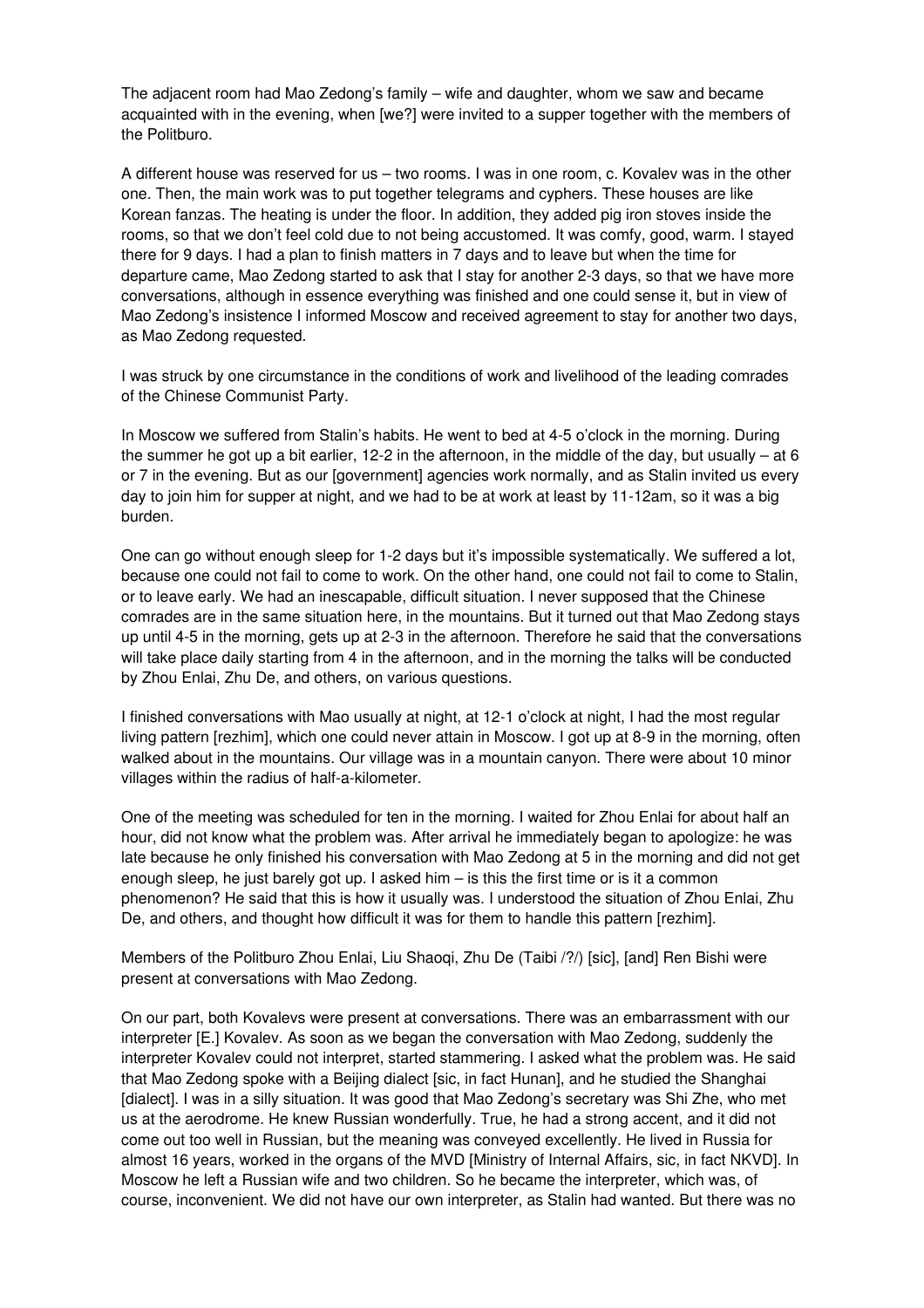loss, because Shi Zhe was an honest interpreter.

I instructed Kovalev to write down the content of the conversations. But he had no experience. Therefore, no full record of the conversations was left.

During the conversations with Mao Zedong, we were constantly served tea in Chinese ceramic cups with tin lids. Mao Zedong continuously walked about the room, sipped the tea and when the tea ran low the servant added [more] tea. The others were served tea as well. He smoked a lot. He was calm [and] reserved. Sometimes he got carried away, spoke with inspiration. The first two days he introduced [us] to the course of history of the Chinese revolution and the fractional struggle within the Chinese Communist party. Then, in later meetings, he also occasionally returned to these questions of the history of the Chinese Communist Party, how difficult it was for him to struggle against the leftist and the rightist deviations, how the party was broken due to the activity of Wang Ming, and the army was decimated, how the mistakes were then corrected, how these fractionists destroyed the cadres of the Chinese Communists, and that he barely made it out alive, he was arrested, they wanted to destroy him, but since the time when they managed to expose Wang Ming and Wang Jiaxiang, he is working well with his comrades, put an end to the destruction of the party cadres, he was and remains a supporter of tolerance within the party, one should not expel from the CC for differences, one should not prosecute. For instance, Wang Ming who played a bad role is on the CC and stays in the region of CC headquarters, though he does not do any work but in fact he remains a member of the CC.

He spoke in great detail about the mistakes of Wang Ming. It seems that he wanted to check, how we feel about him, whether we are attempting to rely on him and to listen to his advice.

Before my departure from Moscow Stalin told me about their [Mao's] differences with Wang Ming, and that one should not meet with him. I did not want to meet with Wang Ming and did not make any attempt to do it.

Then the conversation turned to the theme of contemporary questions. The main things that deserved attention at the time, was recounted by me in cyphers to the CC. We had a small radio, one person did the encoding, so we had a very limited volume of exchange. We reported the main things that could interest our CC, and had a great significance for our Politburo.

On some questions I asked for instructions from Moscow, and, one should say, that I precisely immediately received responses to my questions. Later, when I returned, comrades told me that at the meetings every day Stalin read my cyphers aloud and they were discussed, therefore in essence every time, when this was needed, I received necessary answers to questions.

Regarding the question of attitude towards the Americans and the English there were divergences in the conversations between the advice given by Stalin before [my] departure and the opinion of Mao Zedong. And it was already clear that Mao Zedong was more correct here than Stalin. And now this is all the more clear. Stalin used to say that one should not immediately sharpen relations with the Americans, that the Chinese Communists should direct the sharp points of [their] weapons against the English, because they are a colonial power, which is occupying Chinese territory – Hong Kong, and are, of course, pursuing imperialistic interests, which are at variance with the Chinese national interests.

American imperialism, by contrast, has almost no colonies, especially in China. It acts by other means: dollars, economic and political enslavement, and not by means of direct colonial robbery.

From the general point of view, this argument is correct. Moreover, Stalin added [Franklin D.] Roosevelt reasoning, who spoke out against colonial powers and colonial possessions, who believed that colonies should be liquidated, so that there is economic competition, free trade and so on. This corresponded to the interests of the Americans, as America appeared on the world market when all colonies had already been distributed, and with the liquidation of the colonial system, the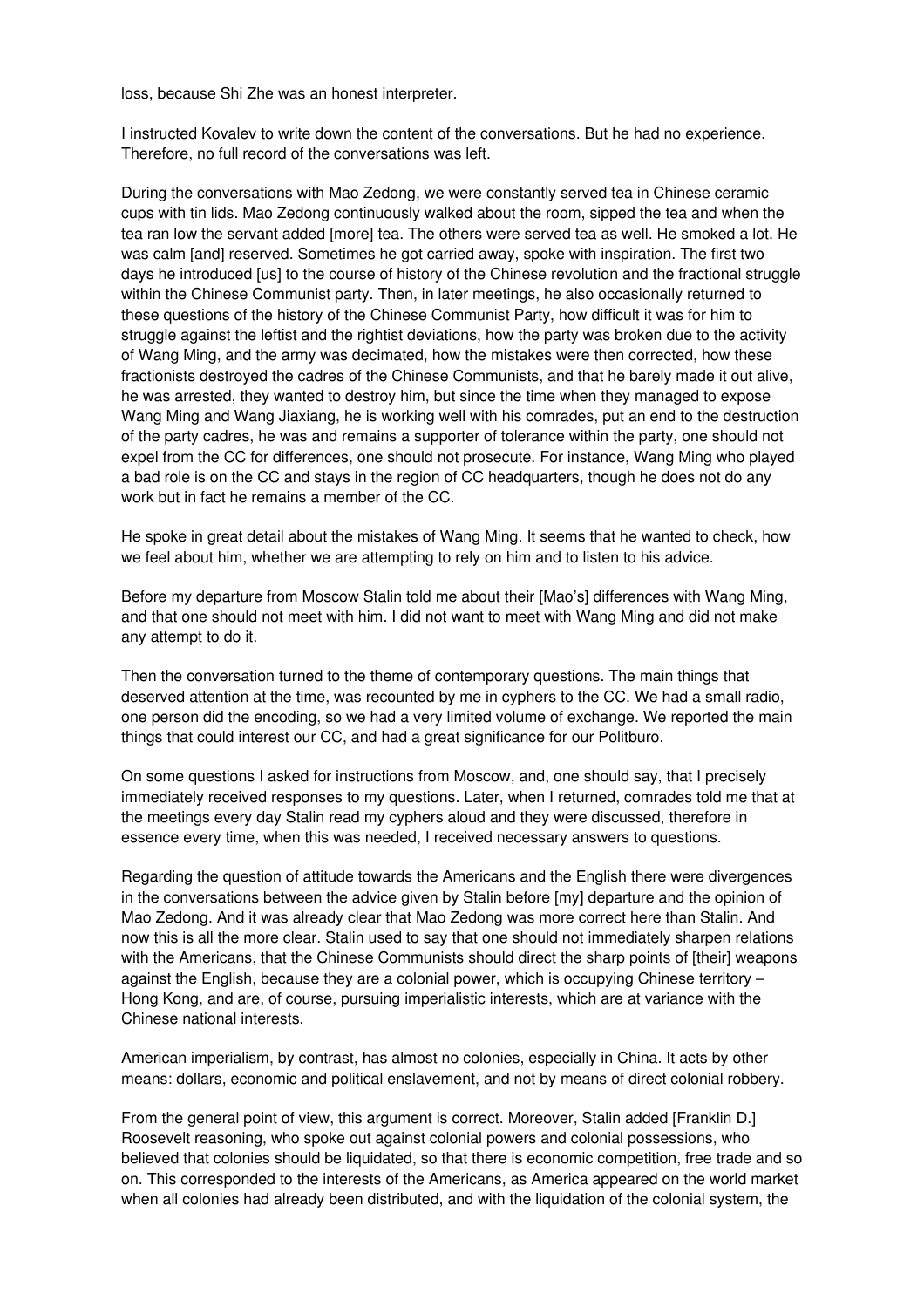Americans could find their way into all markets, which is what happened outside the borders of the socialist camp. Now America is squeezing out and taking over positions of the French, the English, and other imperialist states. Stalin based himself on this concept. When he told me about this in Moscow, I thought he was saying the right thing. But when I spoke about this to Mao Zedong, he brought forward other, more convincing arguments and first and foremost one particularity that Stalin did not take into consideration and which was taken into consideration by Mao Zedong.

Mao Zedong said that in general this is, perhaps, correct, but keeping in mind the concrete situation of China, this will be incorrect, because American imperialist supports Chiang Kaishek, invested so much money in Chiang Kaishek's reactionary regime, that the Americans are unlikely to reconcile themselves to Chiang Kaishek's defeat, they will continue to support him. Therefore the Chinese Communists must direct their sharp points against American imperialism, because this is the greatest danger. They did not consider the English to be the main danger.

The argument that England is occupying Hong Kong is a serious one. But the Chinese did not want to take it, they wanted to leave it for a time, to exercise patience with England's possession of Kong Kong, they believed the English will treat them better. This will deter the English. Stalin was trying to get the Chinese to defeat Chiang Kaishek and capture Hong Kong.

Our discussion continued well so I did not engage in sharp argument, and when he recounted his position, and I did not insist on mine, because [his] arguments in this particular case were correct.

On a series of other questions, on which I will touch below, I thought then and think today that Mao Zedong did not have a completely correct position but [then] adopted a more correct position. This concerns, first, that to my question when Mao Zedong thinks to capture the main industrial centers of China – Nanjing, Shanghai, etc. – he said that he was not in a hurry to do that, it seems that he said that one needed 2-3 years for attaining victory (compare with the cyphers that reflect this).

With this he cited the argument that they were avoiding taking large cities, but are trying to capture countryside regions. For instance, they do not want to take Shanghai. Shanghai is a large city but the Chinese Communist Party has no cadres. The Communist Party is mainly made up of peasants, in Shanghai the Communist organization is weak. Finally, Shanghai is a province, it uses imported materials and fuel. And if they capture Shanghai, there will be no supply of fuel, the industry will stop, there will be unemployment, which will worsen the situation of the population. They need to prepare cadres, which they started at one point. When the cadres are ready they will occupy Shanghai and Nanjing. I challenged him: first, the faster they occupy the cities the better – cadres will grow up in the struggle. Sooner or later the question about materials for Shanghai will come up. But the occupation of Shanghai will seriously weaken Chiang Kaishek, give a proletarian basis to the Communists.

Secondly. It seemed to me that Mao Zedong did not pay sufficient attention to the significance of the proletarian layer in the membership of the Communist Party, and [his] attention to the city and to the working class was weaker than to the peasantry, that these were old mistakes, when the Communist Party and the Army were operating in the mountains, far from workers' centers, but now the time has changed, but the attitude towards workers remains the same.

#### Perhaps add:

One can see from the memoranda of conversations that, for instance, Mao Zedong "stressed with satisfaction that the Communist Party enjoys undivided loyalty in the countryside, it has no competitors there. In this the Communists were aided by Chiang Kaishek by his policy with regard to the peasantry. Cities are a different matter. Here, whereas among the students, the Communist Party has strong influence, among the working class the Guomindang is stronger than the Communist Party. For instance, in Shanghai, after the victory over Japan, when the Communist Party operated legally, its influence extended to about 200 thousand workers out of 500 thousand – the rest followed the Guomindang."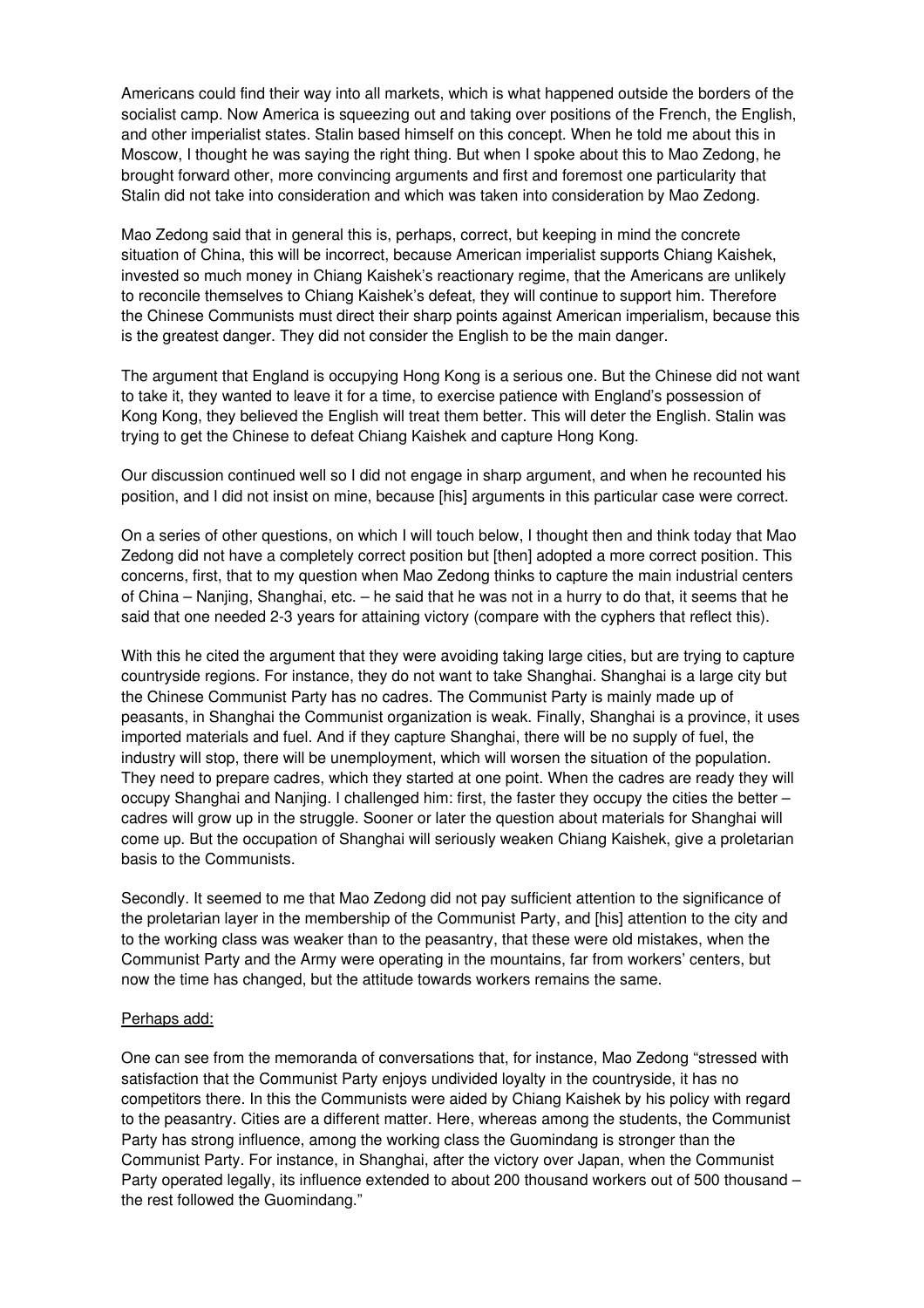Characteristic in this respect was also this statement by Mao Zedong: "The Chinese peasants are more conscientious than all American and many English workers."

Further, guided by Stalin's instruction, I was trying to persuade Mao Zedong not to postpone the formation of a revolutionary government of China, to create it quickly, on the basis of a coalition, which will be profitable. Say, after the capture of Nanjing or Shanghai, to proclaim the new revolutionary government of China. This would be profitable in the international respect, after this they would act not as guerillas but as a revolutionary government, and this would facilitate the subsequent struggle with Chiang Kaishek.

Mao Zedong believed that one should not be in a hurry to create a government, he said that they were better off without a government, if there is a government, there will be a coalition, and this means that one has to hold oneself to account before other parties for one's actions, and this will introduce complications, and for now they were acting as a revolutionary committee, which did not depend on parties, though they maintained liaison with them. This helped to clear the country from the counterrevolutionary elements. So they were not in a hurry to move to Beijing, but I was telling him that it was necessary to move to Beijing as soon as possible. He insisted in this matter (compare the record with the cypher).

I should note that Stalin told me before my departure that one should take along a specialist in secret bugging devices, because he assumed that the Americans before they leave Beijing, will leave a spy network, and will have secret bugging devices in the buildings occupied by the government, and everything that will be said at the meetings will be known to them. In order to prevent this from taking place, he sent with me two specialists in uncovering the presence of bugging devices, and also disguised time bombs. A few days after the talks began I introduced our specialists Levkin and Podovinnikov. Mao Zedong was very glad, thanked Stalin, saying that in terms of uncovering bugging devices they had no experience whatsoever.

Just about that time Beijing was liberated, so then I offered that before the government moves to Beijing, our specialists would go to Beijing and check all the offices, which were to be taken over by the government, from the point of view of presence of bugging devices.

Mao Zedong sent his eldest son with them. He was brought up in Russia and spoke good Russian. He went to Beijing with our comrades to check the government buildings.

Stalin always had a spymania, thought there were spies all around, that they can get into every place, do anything; he feared that there were American and English spies close to the Chinese leadership, and he gave me the instruction to find out if there were any Americans or Englishmen near the Chinese. He instructed me to check seriously, to find out, and to report. I asked our two comrades who were there. They said that there were two Americans, one of whom – [Sidney] Rittenberg – worked in the editing office of the central [publishing] organ of the Chinese Communist Party CC, had been with the Communist Party for several years – 2 or 3 years, and the other – professor – lived in some city and conducted scientific work (medicine or agriculture). They both benefited from good attitude of the Chinese leadership, enjoyed trust, etc.

I conveyed this information to Moscow. I received an instruction from Stalin to report to Mao Zedong about this and advise to arrest the Americans as obvious spies. I, of course, carried out everything to the letter. Mao Zedong asks: where did we get this, he knows them as honest people. I began to challenge [him], he said: how do you know they are spies, we don't have [such] information, this cannot be true – in a word [I] was trying to persuade him, etc. I could never persuade him, and I reported to Moscow about this, and received a new instruction, to insist. I went for the second time, the Chinese were not pleased, did not understand us, why we had to interfere in their concrete affairs, why we were more interested than the Chinese themselves. This made an unfavorable impression on them. On the other hand, I had a firm instruction from Stalin. This introduced some kind of coolness into our conversations, but other conversations were in a very good, comradely tone.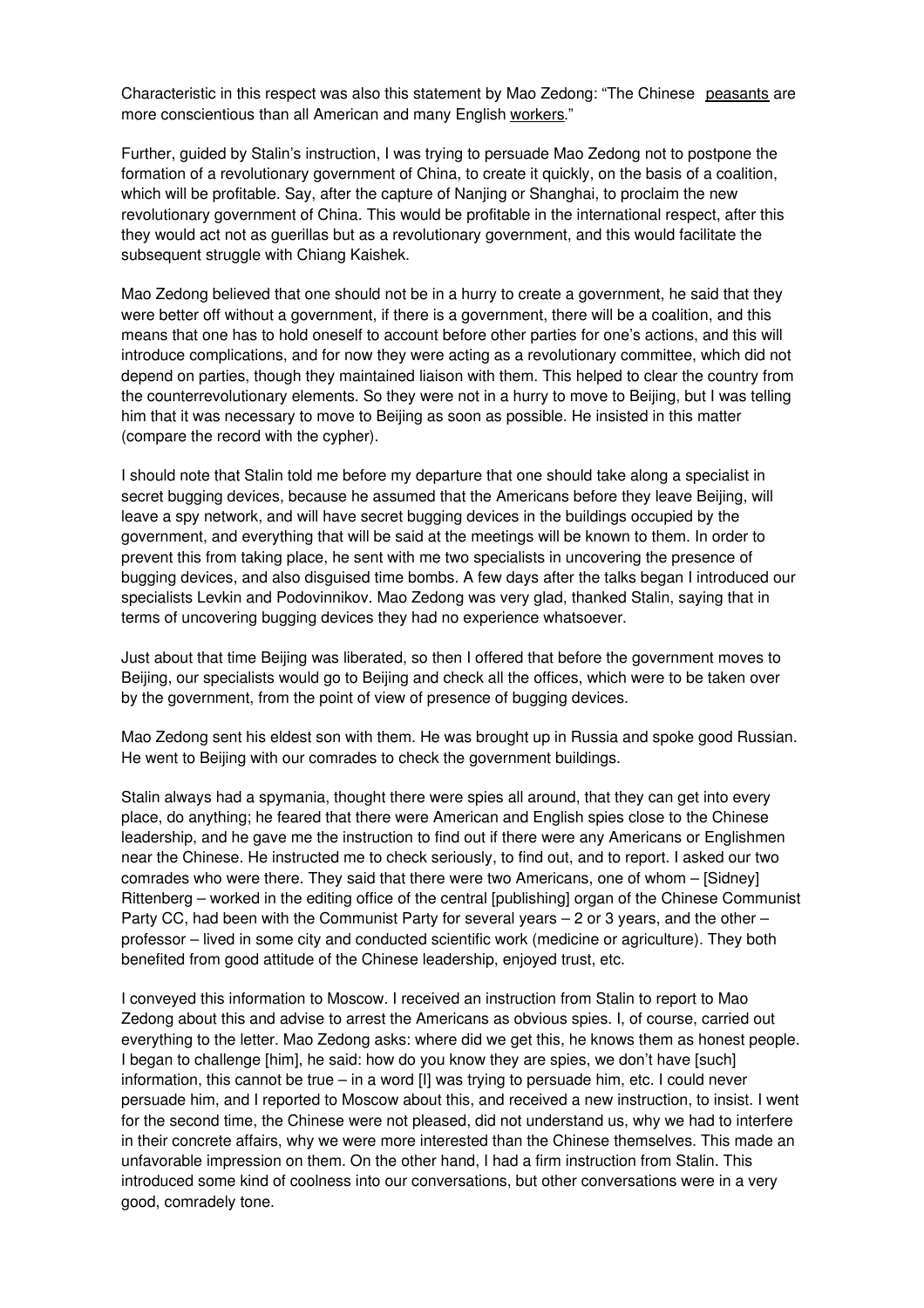The Americans were not arrested before my departure. But then they thought that Stalin would get offended, and arrested them. And only after Stalin's death we informed the Chinese that we don't have any information and any rationale for keeping them under arrest.

Of course, I said that there was an instruction from Moscow but did not complain about Stalin, but defended my position myself. But all of that left an unfavorable impression [nepriyatnyi osadok] on Mao Zedong. I was not sure about my own rightness, but I had to do what I had been instructed to do by the CC.

#### About Port Arthur

Mao Zedong said that he had been visited by one woman – a bourgeois politician – who raised the question to the effect that when the revolutionary government of China comes to power, the Soviet Union will not have any reason to keep the military-naval base at Port Arthur, and that for China to return this base would a great thing.

Mao Zedong said that this is incorrect, that we are Communists and this does not rule out, but actually allows, that there be a Soviet base in Port Arthur. Therefore, they, the Chinese Communists, stand for keeping this base in place. The American imperialism sits in China for oppression, but the Soviet Union sits in Port Arthur for protection from Japanese fascism. When China is sufficiently strong that it can protect itself from Japanese aggression, then the USSR will itself no longer need the base in Port Arthur.

Stalin, in my opinion, understood this opinion perfectly well. He said that we consider that one does not need a base in Port Arthur if the government of China is Communist. In his telegram for Mao Zedong dated February 5, 1949, he declared:

"... With the coming to power of the Chinese communists, the situation in the country cardinally changes. The Soviet government has made a decision to cancel this unequal treaty and withdraw its forces from Port Arthur as soon as the peace with Japan had been signed and, as consequently, American forces leave Japan. But if the Chinese Com[munist] Party considers it expedient to have the forces withdrawn immediately, the USSR is prepared to carry out this wish of the CCP."

Mao Zedong insisted on his way, though I knew even before that he was incorrect but I thought that, maybe, he is doing it for tactical reasons.

#### About Xinjiang

This question also has interest (check the telegram on this matter).

Mao Zedong introduced the proposal to build a railroad between China and the USSR across Xinjiang or, as Ren Bishi offered, across Mongolia. Later, when this question was being discussed in Moscow, Stalin expressed himself to the effect that the road should be built across Mongolia, because it was already a people's republic, and it was shorter and cheaper, and in second turn, to build the road across Xinjiang.

Mao Zedong said all the time that they were waiting for instructions, leadership, and help from the CC CPSU. I replied that the CC of our party cannot interfere in the activity of the CC of the Chinese Communist Party, each of our parties is independent, we can only offer advice, when we are asked for it, but we cannot give instructions.

\*\*\*

Mao Zedong persevered, he said that he was waiting for instructions and leadership from our CC, because they have little experience, he purposefully understated his role, his significance as a Marxist and as a leader, he said that he was just Stalin's pupil, that he does not attach significance